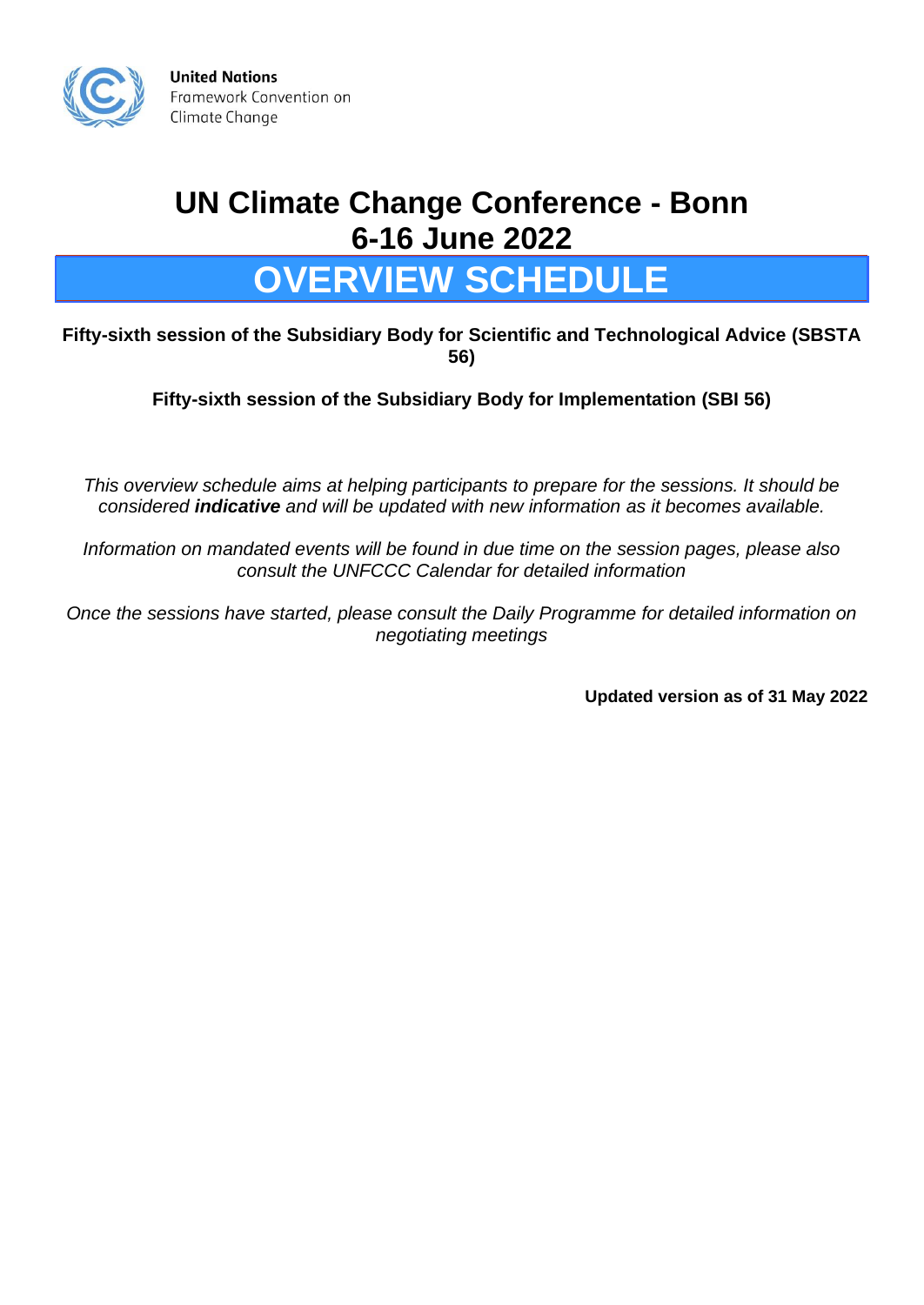| Pre-sessional period (30 May - 5 June) |                                     |                                             |                                            |                                                      |                                       |
|----------------------------------------|-------------------------------------|---------------------------------------------|--------------------------------------------|------------------------------------------------------|---------------------------------------|
| Monday, 30<br>May                      |                                     |                                             |                                            |                                                      |                                       |
| Tuesday, 31<br>May                     | Least developed<br>countries (LDCs) |                                             |                                            |                                                      |                                       |
| Wednesday,<br>1 June                   | preparatory<br>meetings             |                                             | 114 <sup>th</sup><br>Meeting of<br>the CDM |                                                      |                                       |
| Thursday, 2<br>June                    | African Group<br>preparatory        | Small island<br>developing States<br>(SIDS) |                                            | 6 <sup>th</sup> Meeting of                           | 7 <sup>th</sup> Meeting of<br>the FWG |
| Friday, 3<br>June                      | meetings                            | preparatory<br>meetings                     |                                            | the KCI                                              |                                       |
| Saturday, 4<br>June                    |                                     | G-77 & China<br>preparatory                 |                                            | Response<br>Measures (RM)<br>workshop for<br>further |                                       |
| Sunday, 5<br>June                      |                                     | meetings                                    |                                            | implementation<br>of activities 3,11<br>and 14       |                                       |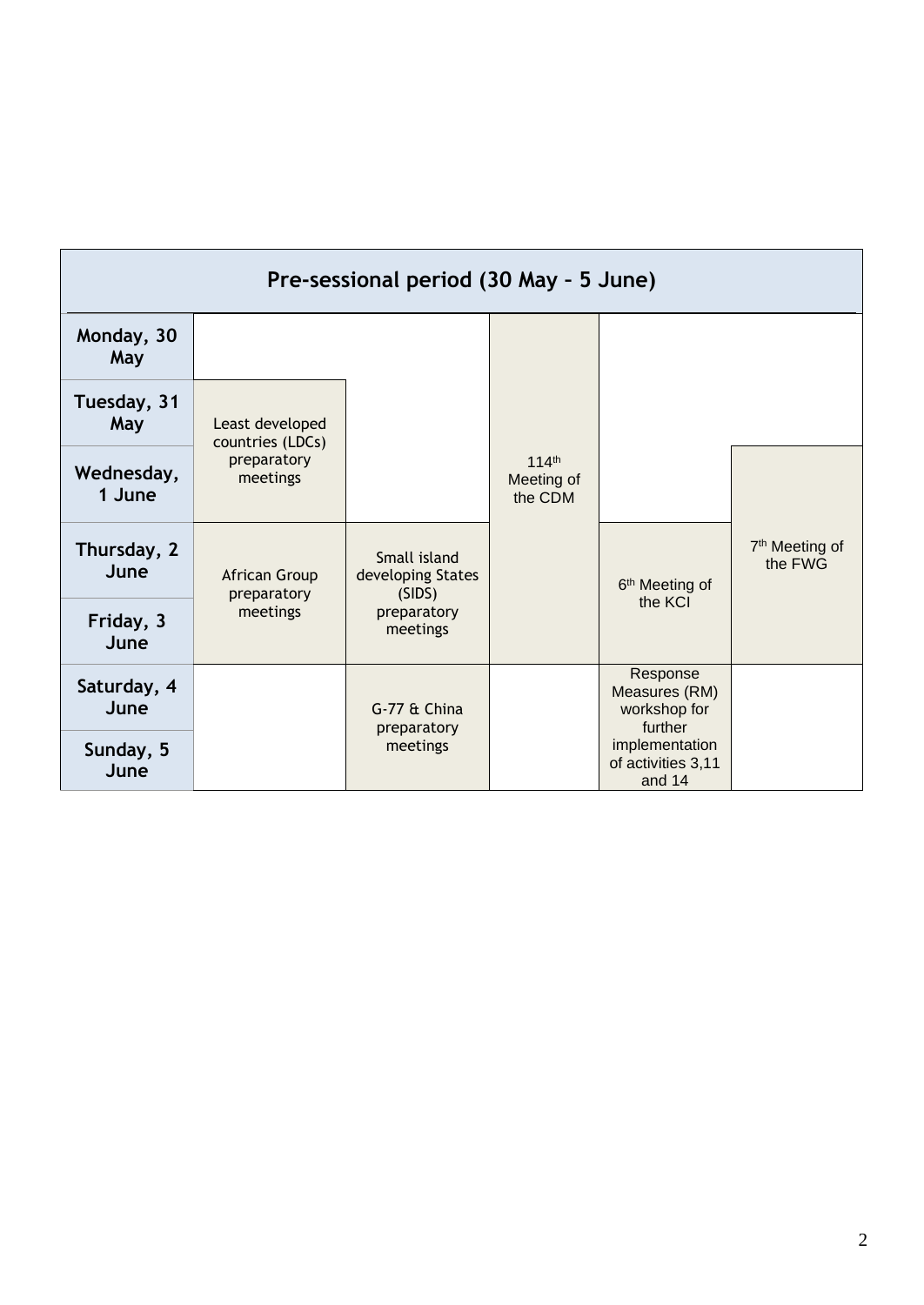|         | 56 <sup>th</sup> session of the subsidiary Bodies (6 - 16 June) |                                                                     |                                         |                                                                                            |  |  |
|---------|-----------------------------------------------------------------|---------------------------------------------------------------------|-----------------------------------------|--------------------------------------------------------------------------------------------|--|--|
| Week 1  | <b>TIME</b>                                                     | Plenary and negotiating meetings of the<br><b>Subsidiary Bodies</b> |                                         | Mandated events and workshops                                                              |  |  |
|         |                                                                 | Opening plenary of the SBSTA                                        |                                         |                                                                                            |  |  |
|         | $10:00 -$<br>13:00                                              | Opening plenary of<br>the SBI (upon<br>completion of SBSTA)         | <b>SBSTA</b><br>negotiating<br>meetings |                                                                                            |  |  |
|         |                                                                 | Joint SB plenary to<br>hear statements (upon<br>conclusion of SBI)  | <b>SBSTA</b><br>negotiating<br>meetings |                                                                                            |  |  |
| Monday, | $13:00 -$<br>14:00                                              |                                                                     |                                         |                                                                                            |  |  |
| 6 June  | $14:00 -$<br>15:00                                              |                                                                     |                                         |                                                                                            |  |  |
|         | $15:00 -$<br>16:00                                              |                                                                     |                                         | SBSTA-IPCC special event: findings WGII to AR6                                             |  |  |
|         | $16:00 -$<br>17:00                                              | Negotiating meetings of the Subsidiary<br><b>Bodies</b>             |                                         |                                                                                            |  |  |
|         | $17:00 -$<br>18:00                                              |                                                                     |                                         | Annual LCIPP training workshops for Parties,<br>constituted bodies, and other stakeholders |  |  |
|         | $18:00 -$<br>19:00                                              |                                                                     |                                         |                                                                                            |  |  |

|                          | <b>TIME</b>                              | <b>Negotiating</b><br>meetings of the<br><b>Subsidiary Bodies</b> |                                                                                                            | Mandated events and workshops |                        |                                       |                                                                                                                                       |                                                  |
|--------------------------|------------------------------------------|-------------------------------------------------------------------|------------------------------------------------------------------------------------------------------------|-------------------------------|------------------------|---------------------------------------|---------------------------------------------------------------------------------------------------------------------------------------|--------------------------------------------------|
|                          | $10:00 -$<br>11:00                       | Negotiating<br>meetings of the<br><b>Subsidiary Bodies</b>        |                                                                                                            |                               |                        |                                       |                                                                                                                                       |                                                  |
|                          | $11:00 -$<br>12:00                       |                                                                   |                                                                                                            |                               |                        |                                       | <b>IPCC</b> event under<br>the Glasgow-<br>Sharm el Sheikh                                                                            |                                                  |
| <b>Tuesday</b><br>7 June | $12:00 -$<br>13:00                       |                                                                   | Workshop under Article<br>6, paragraph 8, of the<br>Paris Agreement<br>related to non-market<br>approaches |                               | <b>ACE</b><br>Dialogue | 12 <sup>th</sup> FSV                  | work programme<br>on the Global<br>Goal on<br>Adaptation (GGA)<br>on the<br>contributions of<br><b>Working Group II</b><br>to the AR6 |                                                  |
|                          | $13:00 -$<br>14:00                       |                                                                   |                                                                                                            |                               |                        |                                       | HLC - Update<br>on Race to                                                                                                            |                                                  |
|                          | $14:00 -$<br>15:00                       |                                                                   |                                                                                                            |                               |                        |                                       | Resilience                                                                                                                            |                                                  |
|                          | $15:00 -$<br>16:00                       | <b>Negotiating</b><br>meetings of the<br><b>Subsidiary Bodies</b> |                                                                                                            |                               |                        |                                       |                                                                                                                                       |                                                  |
|                          | $16:00 -$<br>17:00<br>$17:00 -$<br>18:00 |                                                                   | Workshop<br>under Article<br>6, paragraph<br>8, of the Paris<br>Agreement<br>related to                    | <b>ACE</b><br>Dialogue        | 12th FSV<br>(cont'd)   | Glasgow<br>Dialogue<br>on Loss<br>and | Structured<br><b>Expert Dialogue</b><br>(SED)                                                                                         | Response<br><b>Measures</b><br><b>Activity 9</b> |
|                          | $18:00 -$<br>19:00                       |                                                                   | non-market<br>approaches<br>(cont'd)                                                                       | (cont'd)                      |                        | damage                                |                                                                                                                                       |                                                  |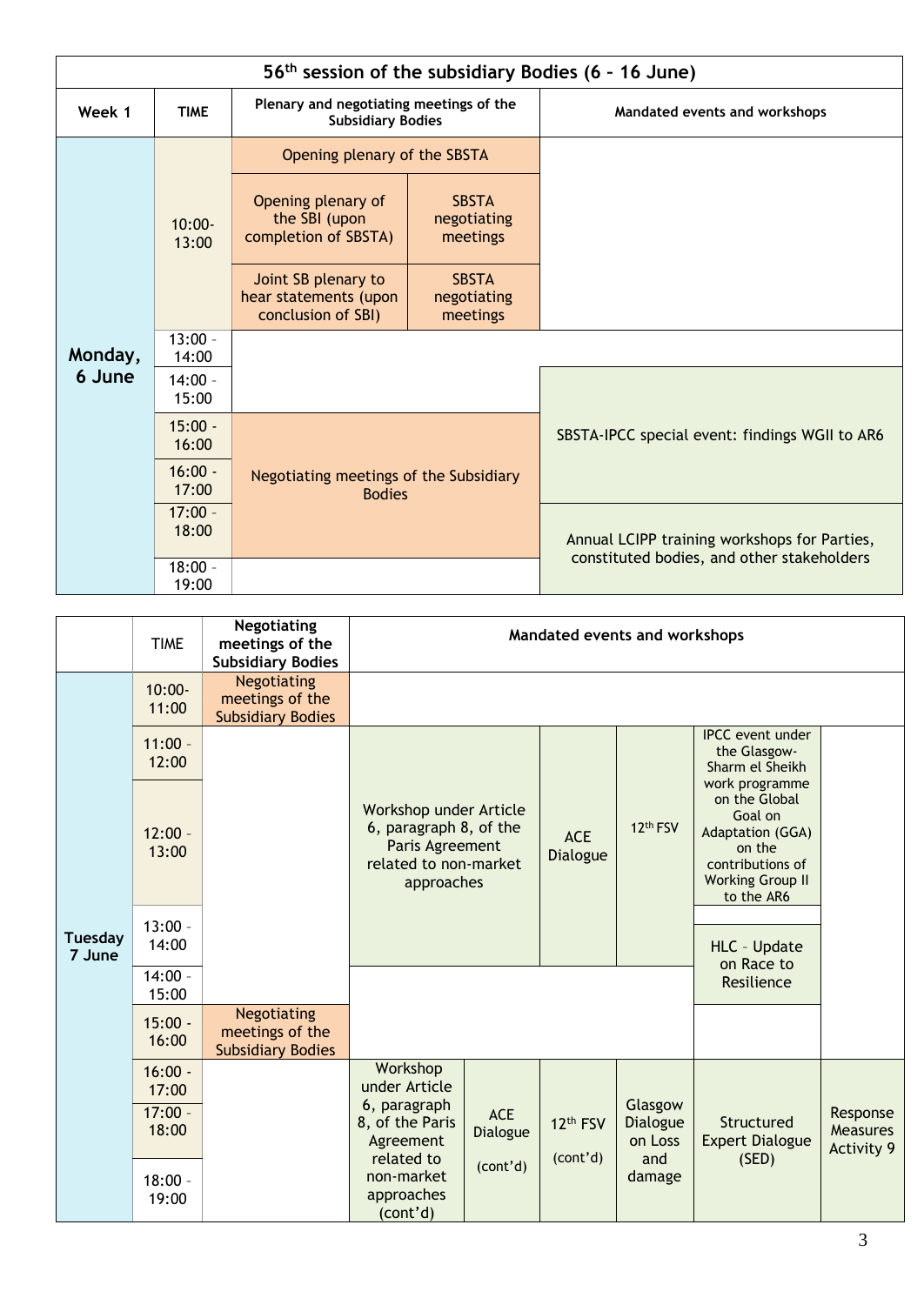|                | <b>TIME</b>        | <b>Negotiating meetings</b><br>of the Subsidiary<br><b>Bodies</b> | Mandated events and workshops           |                                                       |                                     |                                               |
|----------------|--------------------|-------------------------------------------------------------------|-----------------------------------------|-------------------------------------------------------|-------------------------------------|-----------------------------------------------|
| Wed.<br>8 June | $10:00 -$<br>11:00 | <b>Negotiating meetings</b><br>of the Subsidiary<br><b>Bodies</b> |                                         |                                                       |                                     |                                               |
|                | $11:00 -$<br>12:00 |                                                                   |                                         |                                                       | 12 <sup>th</sup> FSV                |                                               |
|                | $12:00 -$          |                                                                   | Workshop under<br>the Glasgow-Sharm     | 11 <sup>th</sup> Durban                               | (cont'd)                            | <b>SBSTA-IPCC</b><br>special event:           |
|                | 13:00              |                                                                   | el Sheikh work<br>programme on the      | Forum on<br>Capacity-<br>building                     |                                     | findings WGIII to<br>AR6                      |
|                | $13:00 -$<br>14:00 |                                                                   | <b>GGA</b>                              |                                                       | HLC - Update<br>on taking           |                                               |
|                |                    |                                                                   |                                         |                                                       | stock of<br>progress of             |                                               |
|                | $14:00 -$<br>15:00 |                                                                   |                                         |                                                       | non-state<br>action                 |                                               |
|                | $15:00 -$<br>16:00 | <b>Negotiating meetings</b><br>of the Subsidiary<br><b>Bodies</b> |                                         |                                                       |                                     |                                               |
|                | $16:00 -$<br>17:00 |                                                                   |                                         |                                                       |                                     |                                               |
|                | $17:00 -$<br>18:00 |                                                                   | <b>LCIPP</b> informal<br>youth dialogue | Glasgow<br>Dialogue on loss<br>and damage<br>(cont'd) | <b>ACE</b><br>technical<br>workshop | Structured<br><b>Expert Dialogue</b><br>(SED) |
|                | $18:00 -$<br>19:00 |                                                                   |                                         |                                                       |                                     |                                               |

|                           | <b>TIME</b>        | <b>Negotiating meetings</b><br>of the Subsidiary<br><b>Bodies</b> |                                                                    | Mandated events and workshops |                                                         |
|---------------------------|--------------------|-------------------------------------------------------------------|--------------------------------------------------------------------|-------------------------------|---------------------------------------------------------|
|                           | $10:00 -$<br>11:00 |                                                                   |                                                                    |                               |                                                         |
|                           | $11:00 -$<br>12:00 | <b>Negotiating meetings</b><br>of the Subsidiary<br><b>Bodies</b> | Workshop under the Glasgow-                                        | <b>ACE</b> technical          | 14 <sup>th</sup> Research<br>Dialogue                   |
|                           | $12:00 -$<br>13:00 |                                                                   | Sharm el-Sheikh work programme<br>on the GGA<br>(cont'd)           | workshop<br>(cont'd)          |                                                         |
|                           | $13:00 -$<br>14:00 |                                                                   |                                                                    |                               |                                                         |
| <b>Thursday</b><br>9 June | $14:00 -$<br>15:00 |                                                                   |                                                                    |                               | 14 <sup>th</sup> Research<br>Dialogue poster<br>session |
|                           | $15:00 -$<br>16:00 | <b>Negotiating meetings</b><br>of the Subsidiary<br><b>Bodies</b> |                                                                    |                               |                                                         |
|                           | $16:00 -$<br>17:00 |                                                                   | First meeting of the technical dialogue under the global stocktake |                               |                                                         |
|                           | $17:00 -$<br>18:00 |                                                                   | (GST)<br>Opening                                                   |                               |                                                         |
|                           | $18:00 -$<br>19:00 |                                                                   |                                                                    |                               |                                                         |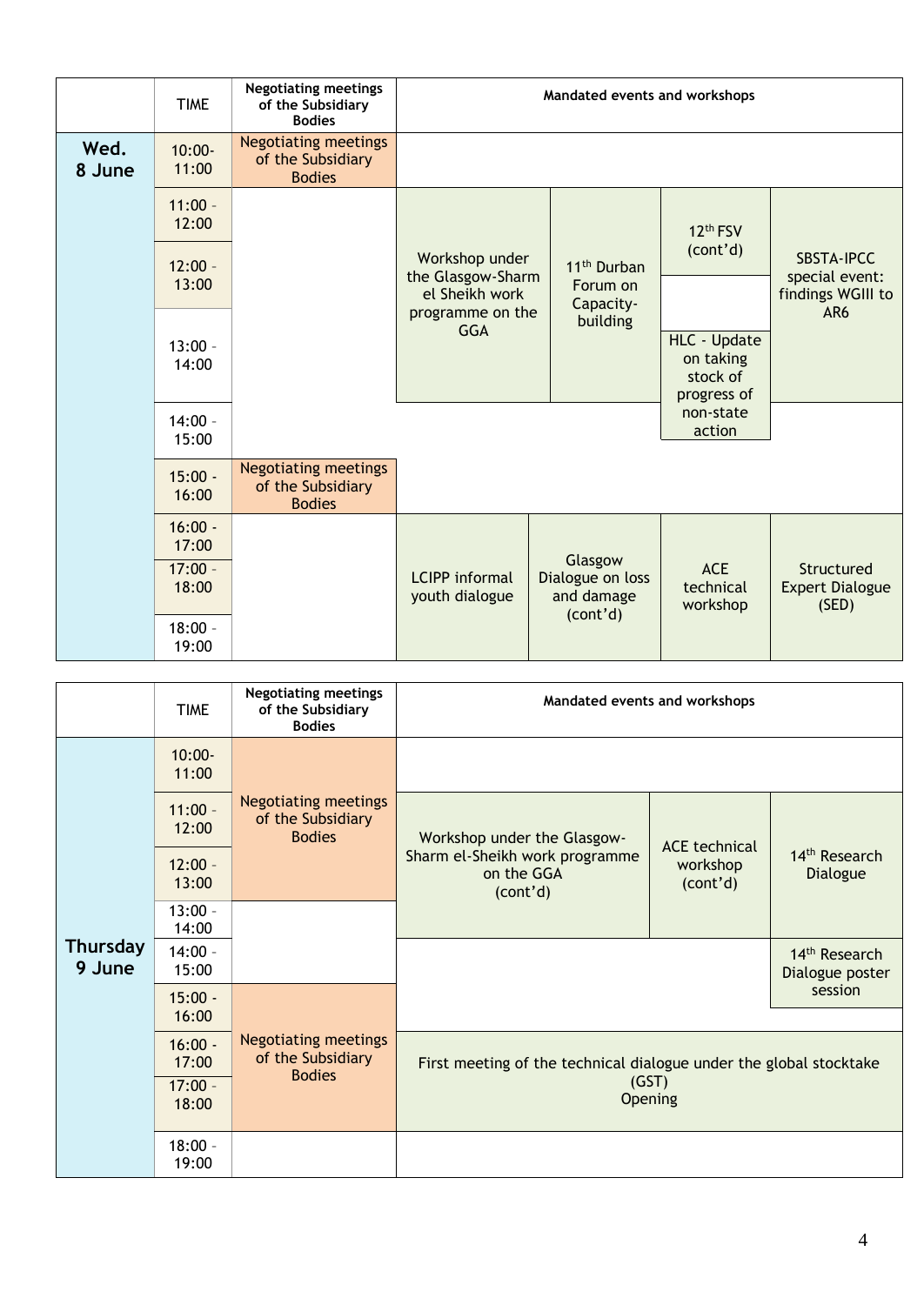|                   | <b>TIME</b>        | Negotiating meetings of the Subsidiary<br><b>Bodies</b> | Mandated events and workshops                |                                    |
|-------------------|--------------------|---------------------------------------------------------|----------------------------------------------|------------------------------------|
|                   | $10:00 -$<br>11:00 |                                                         |                                              | Roundtable 1                       |
|                   | $11:00 -$<br>12:00 | Negotiating meetings of the Subsidiary<br><b>Bodies</b> | <b>GST Technical Dialogue</b><br>Roundtables | Roundtable 2                       |
|                   | $12:00 -$<br>13:00 |                                                         |                                              | Roundtable 3                       |
|                   | $13:00 -$<br>14:00 |                                                         |                                              |                                    |
| Friday<br>10 June | $14:00 -$<br>15:00 |                                                         |                                              |                                    |
|                   | $15:00 -$<br>16:00 |                                                         |                                              |                                    |
|                   | $16:00 -$<br>17:00 | Negotiating meetings of the Subsidiary<br><b>Bodies</b> |                                              |                                    |
|                   | $17:00 -$<br>18:00 |                                                         | GST technical dialogue<br>World Café         | <b>LCIPP Knowledge</b><br>Dialogue |
|                   | $18:00 -$<br>19:00 |                                                         |                                              |                                    |

|                     | <b>TIME</b>                              | Negotiating meetings of the Subsidiary<br><b>Bodies</b> | Mandated events and workshops                                   |     |                                      |     |
|---------------------|------------------------------------------|---------------------------------------------------------|-----------------------------------------------------------------|-----|--------------------------------------|-----|
|                     | $10:00 -$<br>11:00                       |                                                         |                                                                 |     |                                      |     |
|                     | $11:00 -$<br>12:00                       | Negotiating meetings of the Subsidiary<br><b>Bodies</b> |                                                                 |     |                                      |     |
|                     | $12:00 -$<br>13:00                       |                                                         |                                                                 |     | Glasgow Dialogue on loss             |     |
| Saturday<br>11 June | $13:00 -$<br>14:00                       |                                                         | <b>SBSTA Chair Event</b><br>with International<br>Organizations |     | and damage<br>(cont'd)               |     |
|                     | $14:00 -$<br>15:00                       |                                                         |                                                                 |     |                                      |     |
|                     | $15:00 -$<br>16:00                       |                                                         |                                                                 |     | GST technical dialogue<br>Roundtable |     |
|                     | $16:00 -$<br>17:00<br>$17:00 -$<br>18:00 |                                                         |                                                                 | RT1 | RT <sub>2</sub>                      | RT3 |
|                     | $18:00 -$<br>19:00                       |                                                         |                                                                 |     |                                      |     |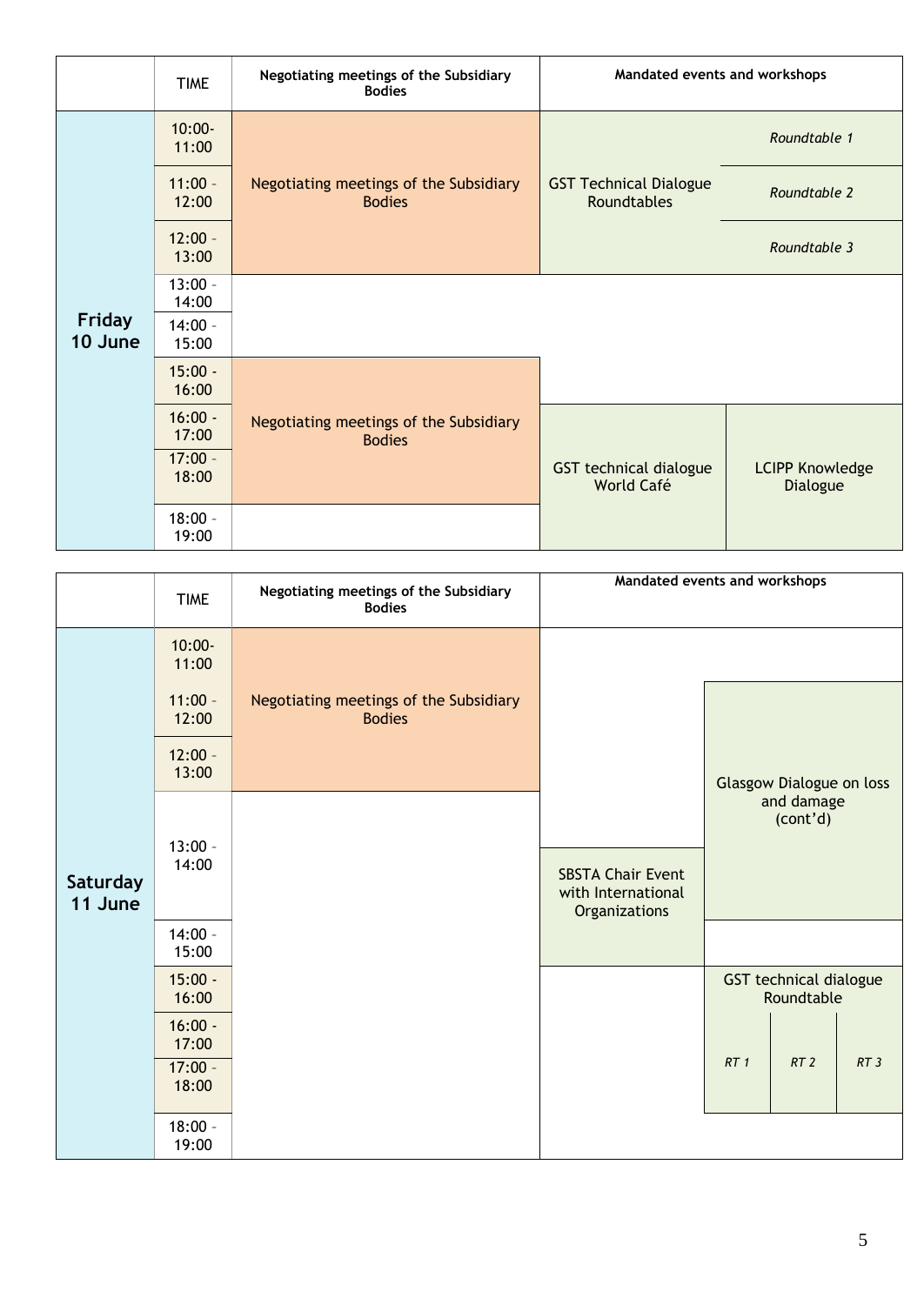| Week 2                   | <b>TIME</b>        | Negotiating meetings of the Subsidiary<br><b>Bodies</b> |                                                         |                                             |     | Mandated events and workshops                 |
|--------------------------|--------------------|---------------------------------------------------------|---------------------------------------------------------|---------------------------------------------|-----|-----------------------------------------------|
|                          | $10:00 -$<br>11:00 |                                                         |                                                         | <b>GST technical dialogue</b><br>Roundtable |     |                                               |
|                          | $11:00 -$<br>12:00 | Negotiating meetings of the Subsidiary<br><b>Bodies</b> | RT <sub>1</sub>                                         | RT <sub>2</sub>                             | RT3 |                                               |
|                          | $12:00 -$<br>13:00 |                                                         |                                                         |                                             |     | 6 <sup>th</sup> meeting of the<br><b>PCCB</b> |
|                          | $13:00 -$<br>14:00 |                                                         |                                                         |                                             |     |                                               |
| <b>Monday</b><br>13 June | $14:00 -$<br>15:00 |                                                         |                                                         |                                             |     |                                               |
|                          | $15:00 -$<br>16:00 |                                                         | 2 <sup>nd</sup> Technical Expert<br>Dialogue on Finance |                                             |     |                                               |
|                          | $16:00 -$<br>17:00 | Negotiating meetings of the Subsidiary<br><b>Bodies</b> |                                                         |                                             |     | 6 <sup>th</sup> meeting of the<br><b>PCCB</b> |
|                          | $17:00 -$<br>18:00 |                                                         |                                                         |                                             |     | (cont'd)                                      |
|                          | $18:00 -$<br>19:00 |                                                         |                                                         |                                             |     |                                               |

|                           | <b>TIME</b>        | Negotiating meetings of the Subsidiary<br><b>Bodies</b> | Mandated events and workshops                                       |                                                           |
|---------------------------|--------------------|---------------------------------------------------------|---------------------------------------------------------------------|-----------------------------------------------------------|
|                           | $9:00 -$<br>10:00  |                                                         |                                                                     |                                                           |
|                           | $10:00 -$<br>11:00 |                                                         | GST technical dialogue                                              | 6 <sup>th</sup> meeting of the<br><b>PCCB</b><br>(cont'd) |
|                           | $11:00 -$<br>12:00 | Negotiating meetings of the Subsidiary<br><b>Bodies</b> | Closing                                                             |                                                           |
| <b>Tuesday</b><br>14 June | $12:00 -$<br>13:00 |                                                         |                                                                     |                                                           |
|                           | $13:00 -$<br>14:00 |                                                         |                                                                     |                                                           |
|                           | $14:00 -$<br>15:00 |                                                         |                                                                     | 6 <sup>th</sup> meeting of the<br><b>PCCB</b><br>(cont'd) |
|                           | $15:00 -$<br>16:00 |                                                         |                                                                     |                                                           |
|                           | $16:00 -$<br>17:00 | Negotiating meetings of the Subsidiary<br><b>Bodies</b> | 2 <sup>nd</sup> Technical Expert<br>Dialogue on Finance<br>(cont'd) |                                                           |
|                           | $17:00 -$<br>18:00 |                                                         |                                                                     |                                                           |
|                           | $18:00 -$<br>19:00 |                                                         |                                                                     |                                                           |